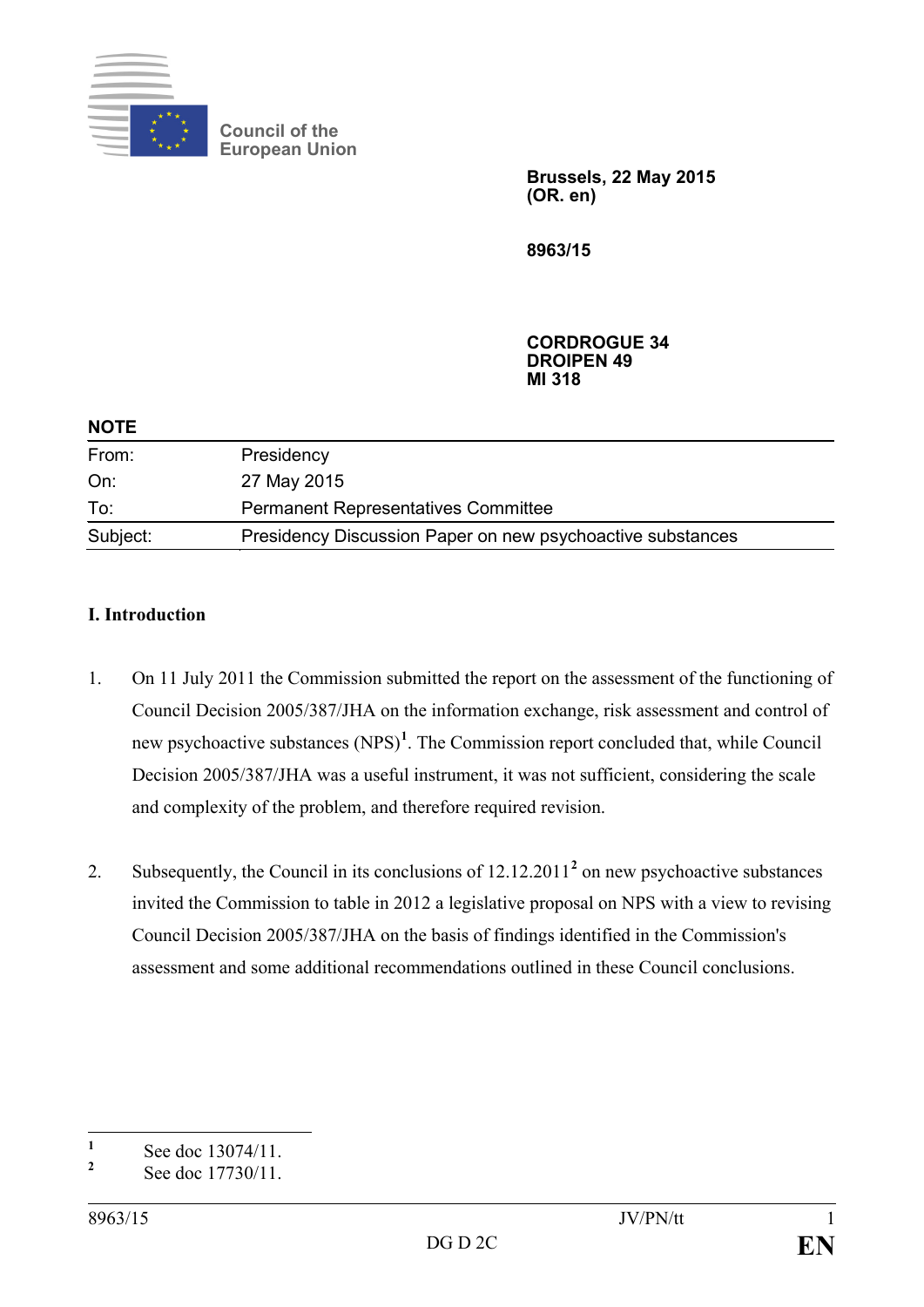- 3. On 17 September 2013, the Commission tabled a proposal for a Regulation on New Psychoactive Substances (Proposed NPS Regulation)**[3](#page-1-0)** and a proposal for a Directive amending Framework Decision 2004/757/JHA (Proposed NPS Directive)**[4](#page-1-1)** .
- 4. In the European Parliament, the ENVI Committee adopted its opinion on 31 January 2014. Also the LIBE Committee, calling for urgent action, adopted its report on the proposed NPS Regulation and Directive already on 10 March 2014. Those reports were later adopted at the plenary session of the European Parliament on 17 April 2014<sup>[5](#page-1-2)</sup>.
- 5. At present, NPS continue to be addressed in the Union by the existing mechanism established by Council Decision 2005/387/JHA**[6](#page-1-3)** .
- 6. In its judgment of 16 April 2015 in cases C-317/13 and C-679/13 the Court of Justice has confirmed that the Council can continue to validly ban NPS through Council implementing decisions based on the existing mechanism, but that it needs to consult the European Parliament prior to the adoption of those decisions**[7](#page-1-4)** .

# **II. Discussions on the proposed NPS Regulation at the Horizontal Working Party on Drugs** (**HDG)**

7. The proposed NPS Regulation has been examined by the HDG since October 2013.

<span id="page-1-0"></span> $\frac{3}{4}$  See doc. 13857/13.  $\mathbf{3}$ 

<span id="page-1-1"></span> $\frac{4}{5}$  See doc. 13865/13.

<span id="page-1-3"></span><span id="page-1-2"></span><sup>&</sup>lt;sup>5</sup> See doc. 9045/14.<br><sup>6</sup> Council Decision 2005/387/JHA of 10 May 2005 on the information exchange, riskassessment and control of new psychoactive substances (OJ L 127, 20.5.2005, p. 32).

<span id="page-1-4"></span><sup>&</sup>lt;sup>7</sup> For further details, see information note by the Legal Service (doc. 8541/15).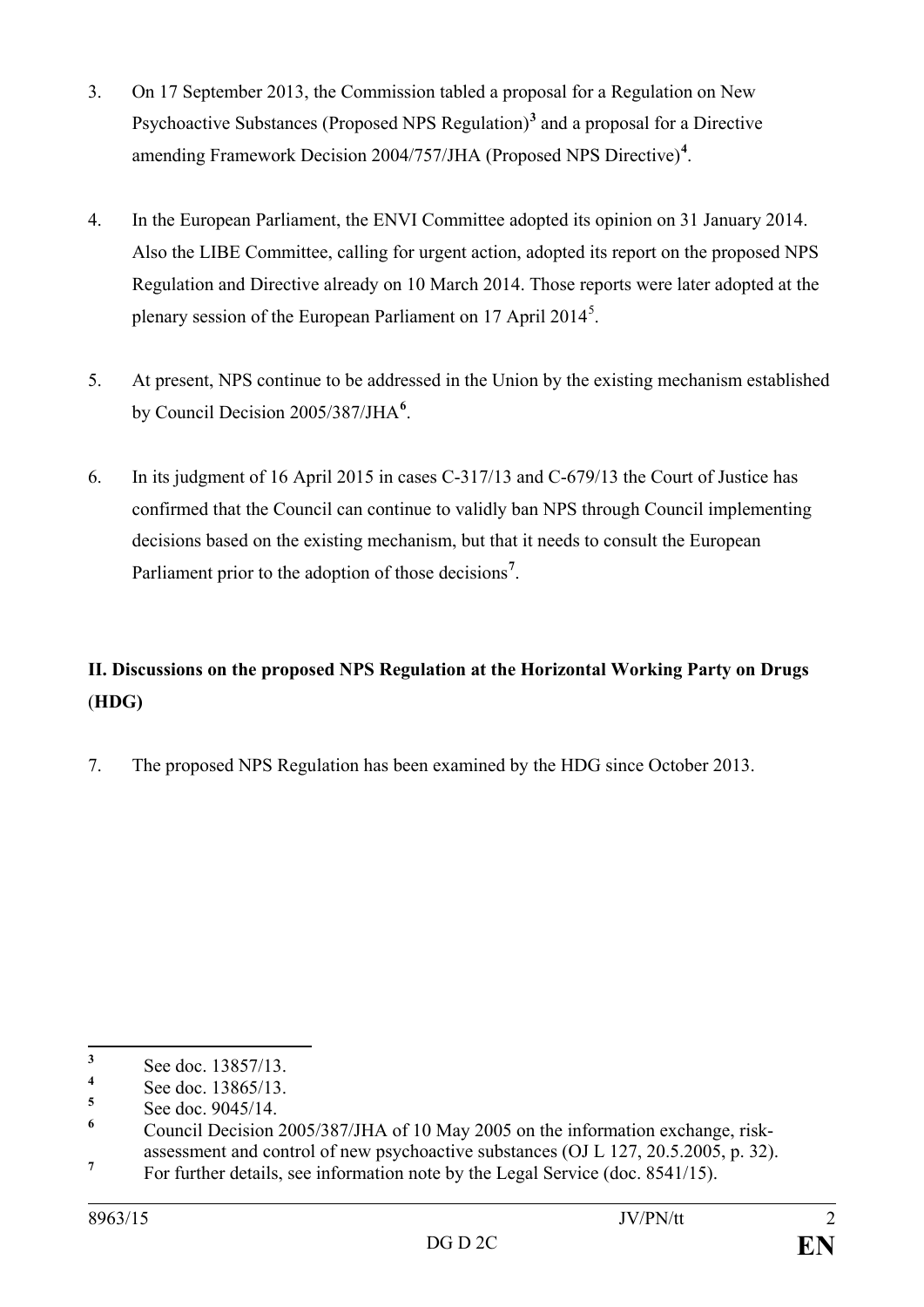- 8. A majority of Member States expressed the following concerns with regard to the proposed NPS Regulation:
	- First, the NPS pose significant health risks and the protection of public health should be the primary objective of the EU action, rather than improving the functioning of the internal market regarding licit uses of these substances;
	- Second, due to a very small number of the NPS with legitimate use the licit internal market of NPS is almost inexistent, in particular given that the medicines are excluded from the scope of the proposed NPS Regulation;
	- Third, the Member States are concerned that the proposed NPS Regulation would lead to a complete harmonization of this area, preventing the introduction of any national measure on the NPS. A vast majority of Member States considers it necessary to have the possibility to maintain or swiftly introduce new or stricter measures at national level.

### **III. Discussion on an alternative solution for the NPS legislation**

- 9. As a result, at the beginning of the Latvian Presidency there was a broad consensus that an alternative solution should be explored.
- 10. A great number of delegations suggested that an instrument of criminal law should be further explored, noting that such an instrument would allow the Member States to better address the concerns related to the protection of the public health, give their law enforcement authorities a better tool to tackle the NPS on their territory, while preserving their national competence to adopt more stringent measures on their respective territories. The HDG held several discussions on that alternative approach and delegations also had some concerns should Article 83(1) TFEU be used as a legal basis of the NPS legislation.